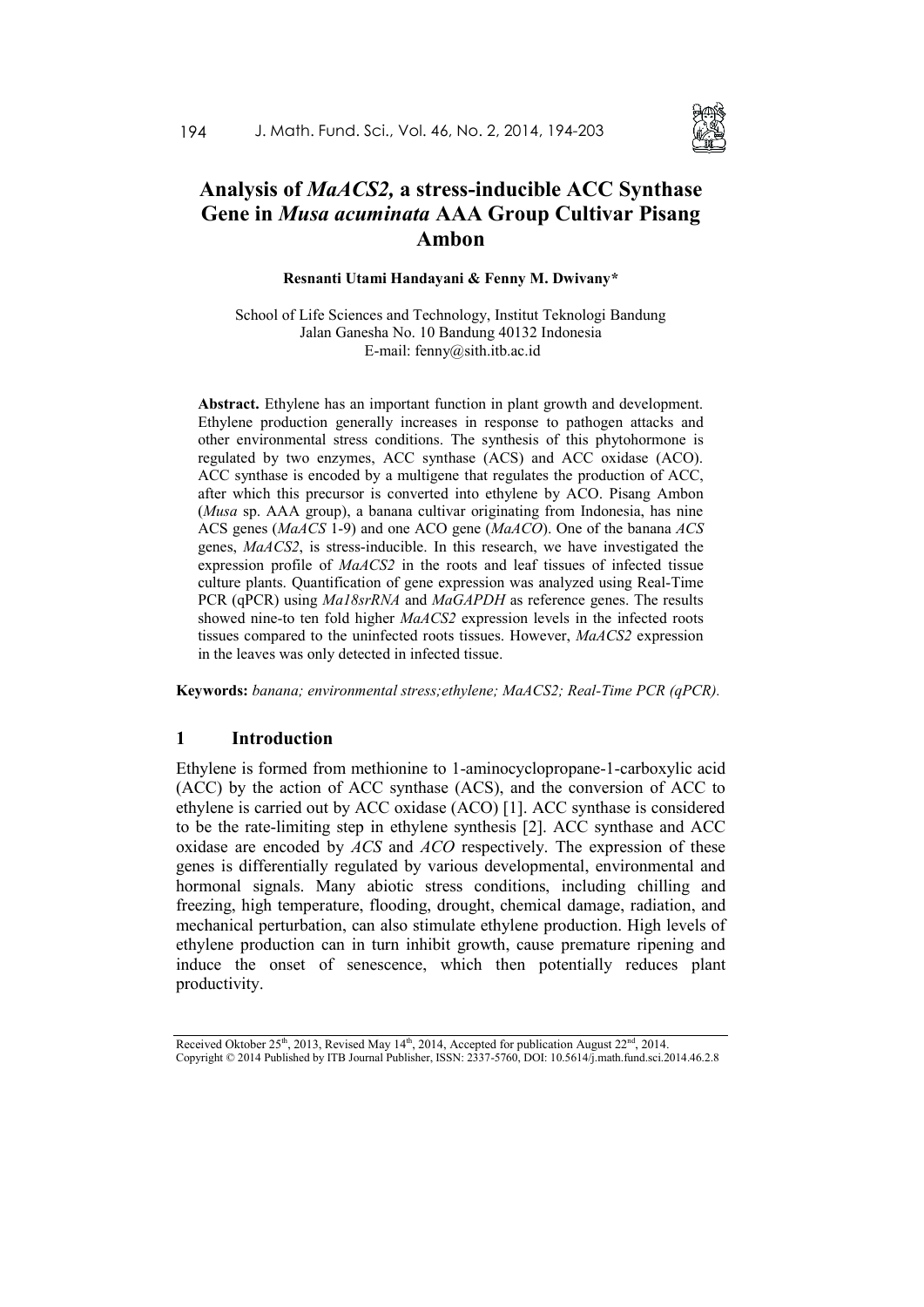It is known that ACS is encoded by a multi-gene family. ACS is the ratelimiting step in biosynthesis of ethylene. It is a limiting factor of 1 aminocyclopropane-1-carboxylic acid (ACC) production. Therefore, the study of *ACS* expression has become a priority in studying ethylene biosynthesis. Karmawan, *et al*. [3] have identified nine *ACS* genes (*MaACS*1-9) from Pisang Ambon leaves from tissue culture. Huang*, et al.* [4] have isolated and analyzed the expression of the *MaACS* gene family from banana peel during the ripening process and exogenous ethylene treatment [4].

Environmental factors such as abiotic and biotic stress are known as inducible factors for ethylene biosynthesis in plants [5]. Abiotic factors such as water logging can accumulate ACC in tomato roots and then transport it to the leaves and convert the ACC into ethylene [6]. For example, it has been reported that environmental stress such as flooding could affect *LeACS3* gene expression in tomatoes. Olson*, et al.* [7] have shown that the *LeACS3* gene was expressed in the roots part of a tomato plant in response to flooding stress. While in a study about cotton has reported that wounding, ABA, and  $Cu^{2+}$ play a role in the regulation of *GhACS1* gene expression [8].

The effect of biotic factors such as fungi on ethylene production has also been studied. Ecker and Davis [9] have stated that fungal pathogens and elicitors can induce ethylene biosynthesis in plants. Wounding caused by a pathogen attack is one of the key factors in inducing ripening-associated genes and ethylene production. For example, black rot fungus (*Ceratocystis fimbriata* Ell. & Halst) can increase the production of ethylene in the root tissue of *Ipomoea batatas* [10].

There is little information about pathogen effects on banana *MaACS2* gene expression. In this study, we have investigated the *MaACS2* expression profile in the roots and leaves of banana plant that were infected with pathogens. We used Pisang Ambon, a banana cultivar originally from Indonesia

# **2 Materials and Methods**

### **2.1 Plant Materials**

Vegetative tissues (leaves and roots) were collected from banana plantlets *in vitro*. Samples were collected from uninfected (control) and infected (by fungus/microbe) plants, and frozen in liquid nitrogen for further analysis.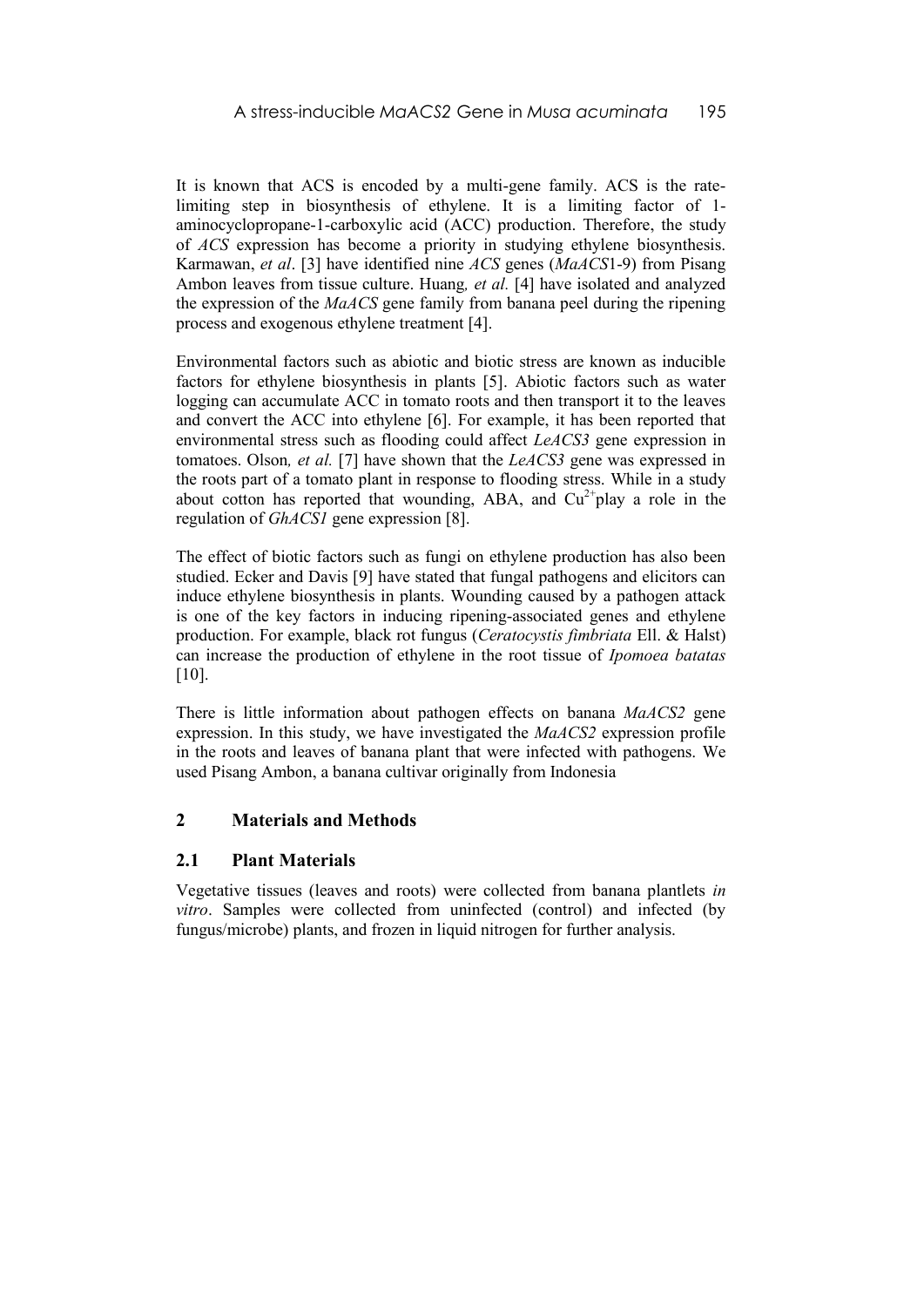### **2.2 RNA Isolation, RT-PCR, Cloning and Sequencing**

Total RNA was extracted from leaves and roots using the method from Liu*, et al.* [11] with some modifications. We modified the protocol to optimize the quantity of extracted RNA by pre-heating the buffer at 65°C and also incubated the pulverized tissue on the buffer for an hour at 65°C, mixing it well by spinning every 15 minutes. The detailed procedures were as follows. About 4 g of tissue was pulverized in the presence of liquid nitrogen on pre-cooled mortar and pestle. The frozen powder was then transferred into a 50 mL polypropylene centrifuge tub econtaining pre-heated extraction buffer [100mM TrisHCl (pH 7.5); 500mM NaCl;25mM EDTA (pH 8.0); 1.5% SDS; 2% PVP (MW 40.000) and 0.7% of 2-mercaptoethanol]. The tubes were then incubated at 65°C for 1 hour and vortexed for 15 minutes every 15 minutes at room temperature. The supernatant was then transferred into a fresh tube, added with 1/3 volume of 5M potassium acetate (pH 6.0), mixed well and incubated on ice for 30 minutes. The suspension was spun for 15 minutes at 4°C. The supernatant was then transferred into a new tube, extracted with an equal volume of phenol/ chloroform/isoamyl alcohol and mixed by inverting the tubes several times. The phenol and aqueous phase were separated by spinning for 10 minutes at 4°C. Two extractions were usually required to obtain a debris-free interface between phases. These procedures were then followed by extracting the aqueous phase once with an equal volume of chloroform/isoamyl alcohol. The RNA pellet was then precipitated by ethanol absolute, washed by 70% ethanol and air dried. The RNA was then dissolved in DEPC water and stored at -80°C. RNA yield and purity were checked by means of UV absorption spectra, while RNA integrity was ascertained by electrophoresis on agarose gel followed by ethidium bromide staining.

The isolated RNA was used as a template for cDNA synthesis. cDNA was prepared by reverse-transcriptation from extracted RNA as a template using an iScript™ cDNA Synthesis Kit (BioRad, Catalogue No. 170-8890). Specific primers were used to isolate and amplify the cDNA fragments of *MaACS2* and two housekeeping genes, *MaGADPH* and *Ma18srRNA*. The primer pair to amplify *MaGADPH* (Accession No. AY821550) were *MaGADPH\_F* 5'-TCAA CGACCCCTTCATCAC-3' and *MaGADPH\_R* 5'-AGCAGCCTTGTCCTTGT CA-3', while the primer pair for *MaACS2* (Accession No. AF056162) were *MaACS2\_F* 5'-CTTGAGAACCATCCCGACC-3' and *MaACS2\_R* 5'-TCATT GGCAGAAGTAGCACC-3'. Both primer pairs were obtained from previous research [3]. The *Ma18srRNA* primer pair was designed based on the conserved region from several banana species. The primer sequences were *Ma18srRNA\_F* 5'-CGAGGGGATGAACTACCAA-3' and *Ma18srRNA\_R*5'-TATCCGTTGCC GAGAGTC-3'.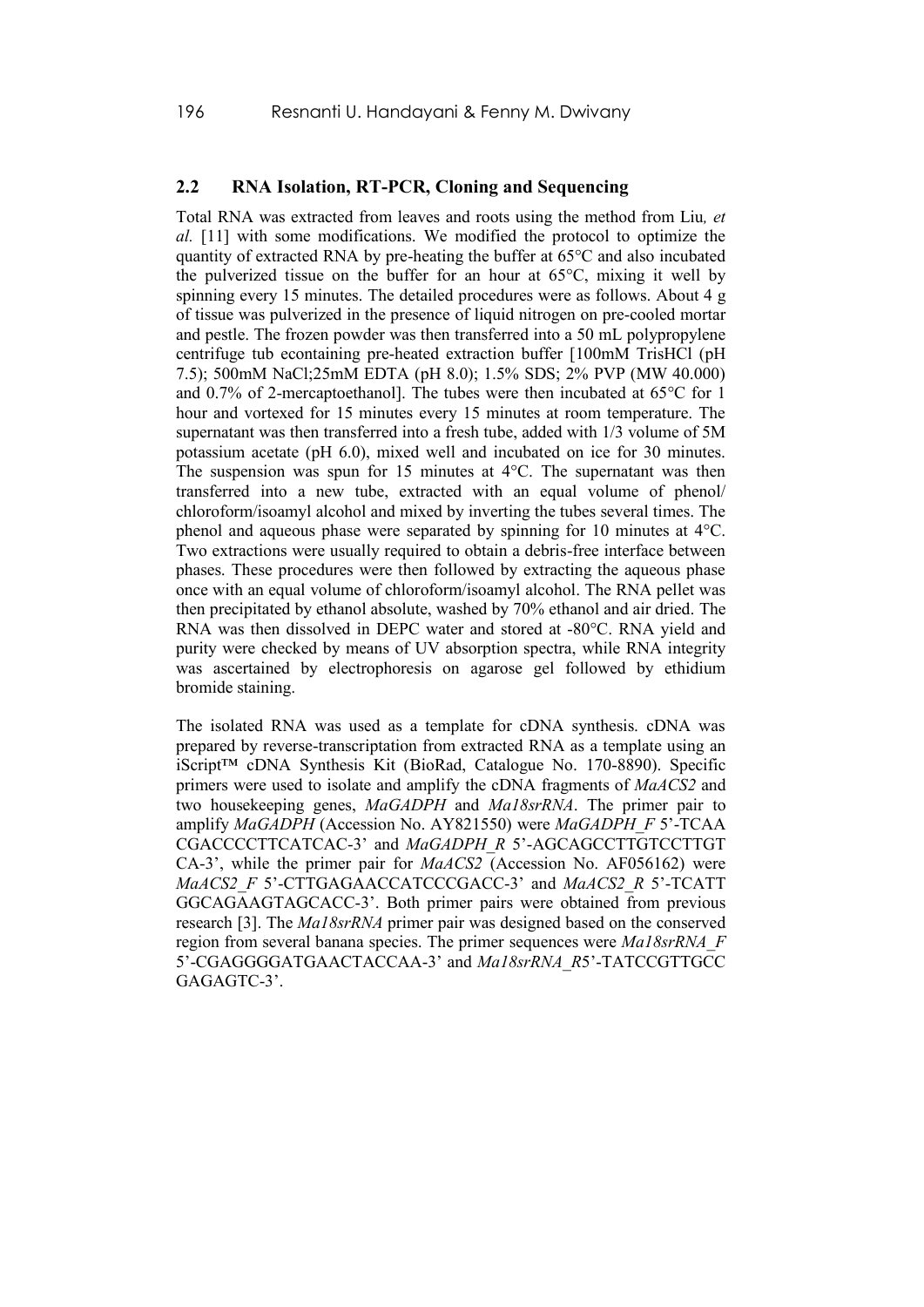*GoTaq® Green Master Mix* (Promega, Catalogue No. M7122) was used for the PCR reaction, using the Thermal Cycler GeneAmp PCR System 2400 (Applied Biosystems<sup>®</sup>). The amplification reactions were initially held at 94°C for 2 min, then 94°C for 30s, 48.5°C for 30s (for *MaGAPDH* and *MaACS2*) or 50.5°C for 30s (*Ma18srRNA*) and 72°C for 30s, with a final period of 72°C for 7 min. The cDNA was then cloned into cloning vector  $pGEM^*$ -T Easy from PROMEGA (Catalogue No. A1360) using T4 DNA Ligase and transformed into the competent cell of *Eschericia coli strain* DH5α. The insert of the cDNA in vector pGEM®-T Easy was confirmed by PCR (using specific primers  $SP6/T7$ which flanked the cDNAinsert in the vector) and endonuclease restriction (using *EcoR*I enzyme). The nucleotide sequences of the cDNA inserts were determined by the sequencing service from MACROGEN-KOREA.

# **2.3 Quantification of MaACS2 Transcript by Real-Time PCR**

The accumulation levels of the*MaACS2* transcripts were analyzed by real-time PCR. iQ SYBR Green Supermix (BioRad, Catalogue No. 170-8880) was used as a dye for all qPCR experiments, following the manufacturer's protocol. Melting curve analysis was performed to check for primer dimer formation and non-specific amplification using the CFX Real-Time PCR detection system (BioRad). The variation in expression levels for all control genes was calculated using geNorm (allserv.urgent.be/~jvdesomp/genorm) and the normalization factor was calculated based on the geometric mean of the two control genes.

### **3 Results and Discussion**

The morphology of the two banana cultures (infected roots and uninfected roots) was slightly different. The infected roots formed more adventitious roots than the uninfected roots (Figure 1). It has been reviewed in Kuroha and Satoh [12] that when ethylene biosynthesis is induced by wounding, then ethylene could stimulate adventitious root formation.

The total RNA from each banana culture was isolated for further analysis. The method from Liu*, et al.* [11] was used for extracting RNA from the banana leaves and roots. The integrity of the isolated RNA was checked by electrophoresis on 1.5% (w/v) agarose gels containing formaldehyde (Figure 2). The concentration of total RNA samples isolated from vegetative samples was about  $0.5 - 1 \mu g/\mu L$  with a ratio of  $(\lambda_{260/280})$  1.333 to 1.720. About 50  $\mu g/mL$  of total RNA from banana vegetative tissues was used as a template for cDNA synthesis using reverse-transcriptase and amplified using specific primers by PCR.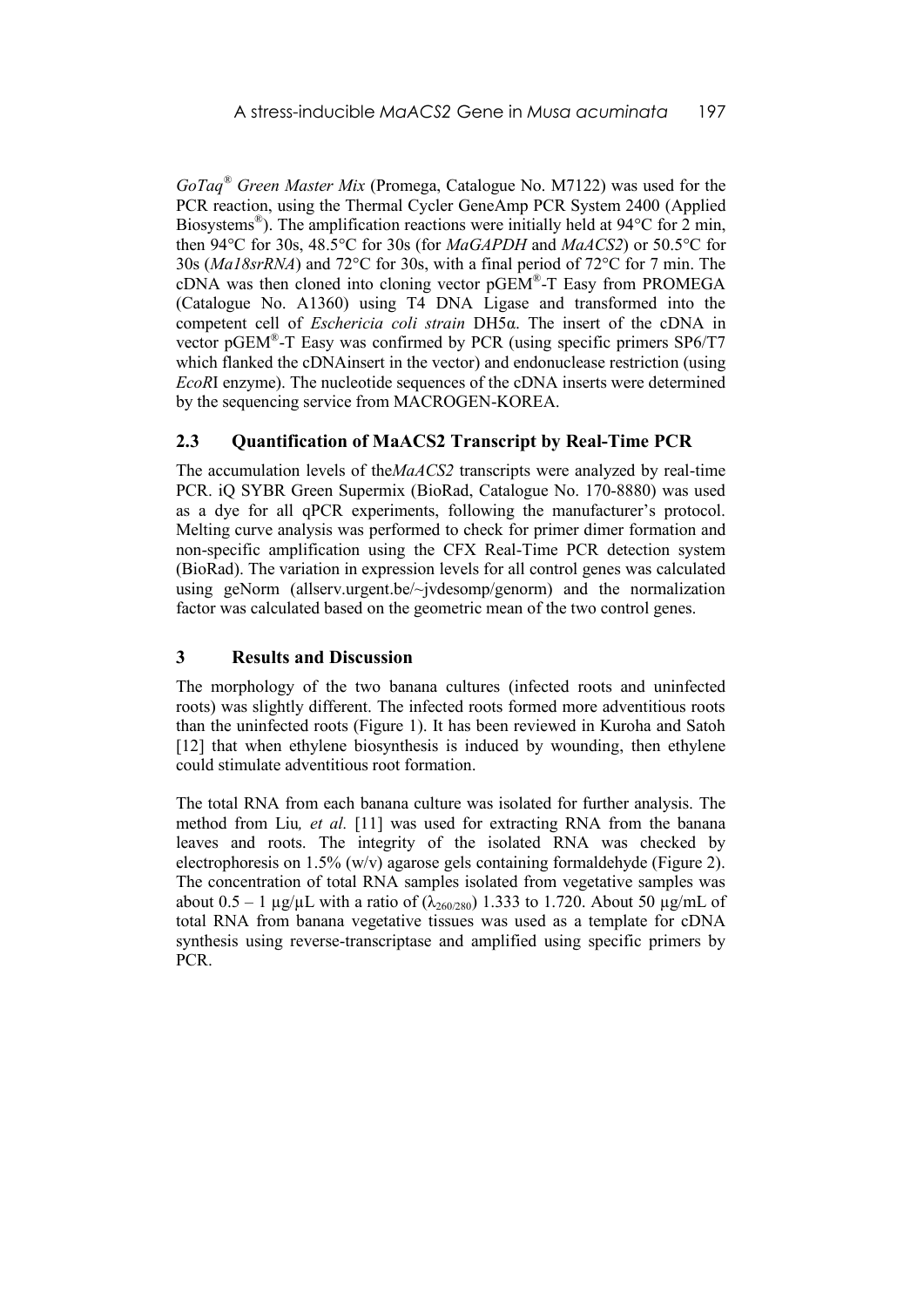

**Figure 1** Banana cultures used for RNA isolation: (a) culture with uninfected roots, (b) culture with infected roots. Thin arrows indicate adventitious roots. Leaf chlorosis on the banana leaves is indicated by bold arrows.

The *MaACS2* [\(GQ406066.1\)](http://www.ncbi.nlm.nih.gov/nucleotide/256807284?report=genbank&log$=nucltop&blast_rank=1&RID=DCJ7S47U01S) from Pisang Ambon that was used in this study has been isolated by Karmawan*, et al.* [3]. It had 100% similarity with the *GMACS-1* gene from *Musa acuminate* (AAA group) cultivar Hsien Jin Chiao (AF056162) and the *MA-ACS2* gene [\(AB021907.1\)](http://www.ncbi.nlm.nih.gov/nucleotide/6009526?report=genbank&log$=nuclalign&blast_rank=3&RID=DCJ7S47U01S) from *M. acuminata* (AAA group) cultivar Cavendish Grand Nain (data not shown). The *MaACS2* gene expression profile from each sample was determined using qPCR. Quantification of all gene expressions from all samples was performed using SYBR Green as fluorescence dye. Melting curve analysis was done to check for primer dimer formation and specificity of the primers. The melting curve showed a single peak, meaning that there was no dimer or unspecific amplification (data not shown). In the qPCR analysis, two reference genes were used for normalization. Normalizing to an endogenous reference is a common method for correcting different amounts of input cDNA [13]. Vandesompele*, et al.* [14] suggest that at least two or three housekeeping genes are needed for normalization. Therefore, two internal genes, *MaGADPH* and *Ma18srRNA* were used in this research as reference genes.



**Figure 2** Electrophoregram of RNA isolated from banana root and leaf tissue (agarose 1.5%).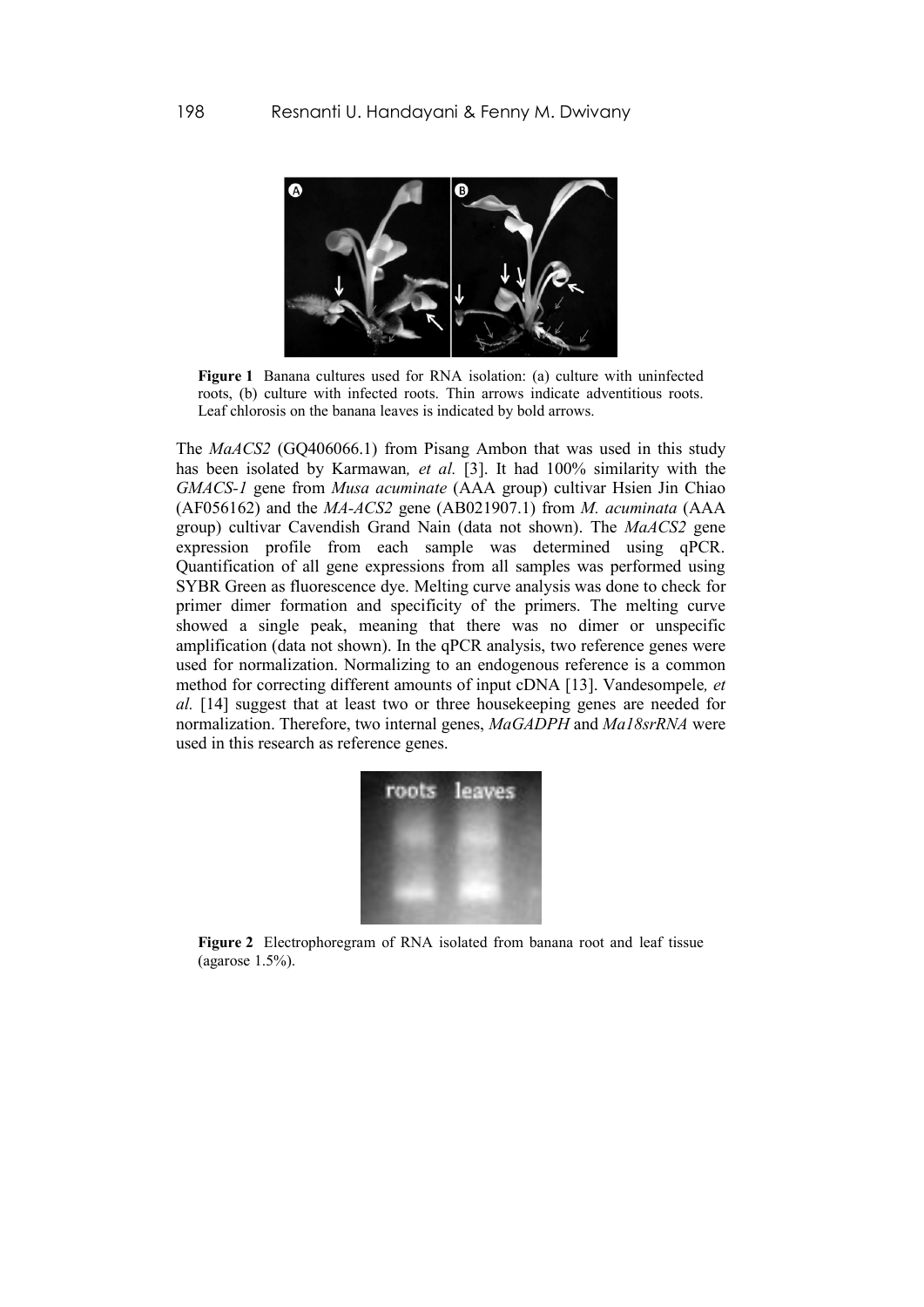The qPCR results (Figure 3) showed that the expression profiles of *MaACS2* in infected tissue and uninfected tissue were different. It appears that the expression of *MaACS2* was induced by stress signal, particularly by wounding, which caused by a biotic factor (fungi/microbe) in the infected tissues. The infected tissues had a much higher expression of *MaACS2* than the uninfected tissues, especially those of the roots. The *MaACS2* levels in the infected roots were much higher than in the uninfected roots tissues, i.e. nine- to tenfold higher. In the leaf tissues, the *MaACS2* gene was only expressed in the infected tissues.



**Figure 3** *MaACS2* gene expression level in banana infected and uninfected vegetative tissues.

Based on Liu*, et al.* [15], and Hubert and Mbéguié-A-Mbéguié [16], *MaACS2* is involved in ethylene biosynthesis, which in turn is induced by wounding. In addition, Li*, et al.* [17] have reported that wounding in tomatoes results in an increase of the ACC synthase transcript level. The experiment by Li*, et al.* [17] also showed that a wound-inducible transcript may also developmentally regulate, therefore gene expression is also present in the leaves, stem and roots of the tomato plant at a lower level. In this study, *MaACS2* regulation in the roots and leaves may be similar to that case, since ethylene is known to be synthesized by plant during vegetative development.

Normally, ethylene is also involved in the plant development process and the response to stress [18]. Ethylene acts as a positive regulator of root and root hair formation [19]. It has also been reported that ethylene has a role in adventitious root development in deep-water rice [20-22].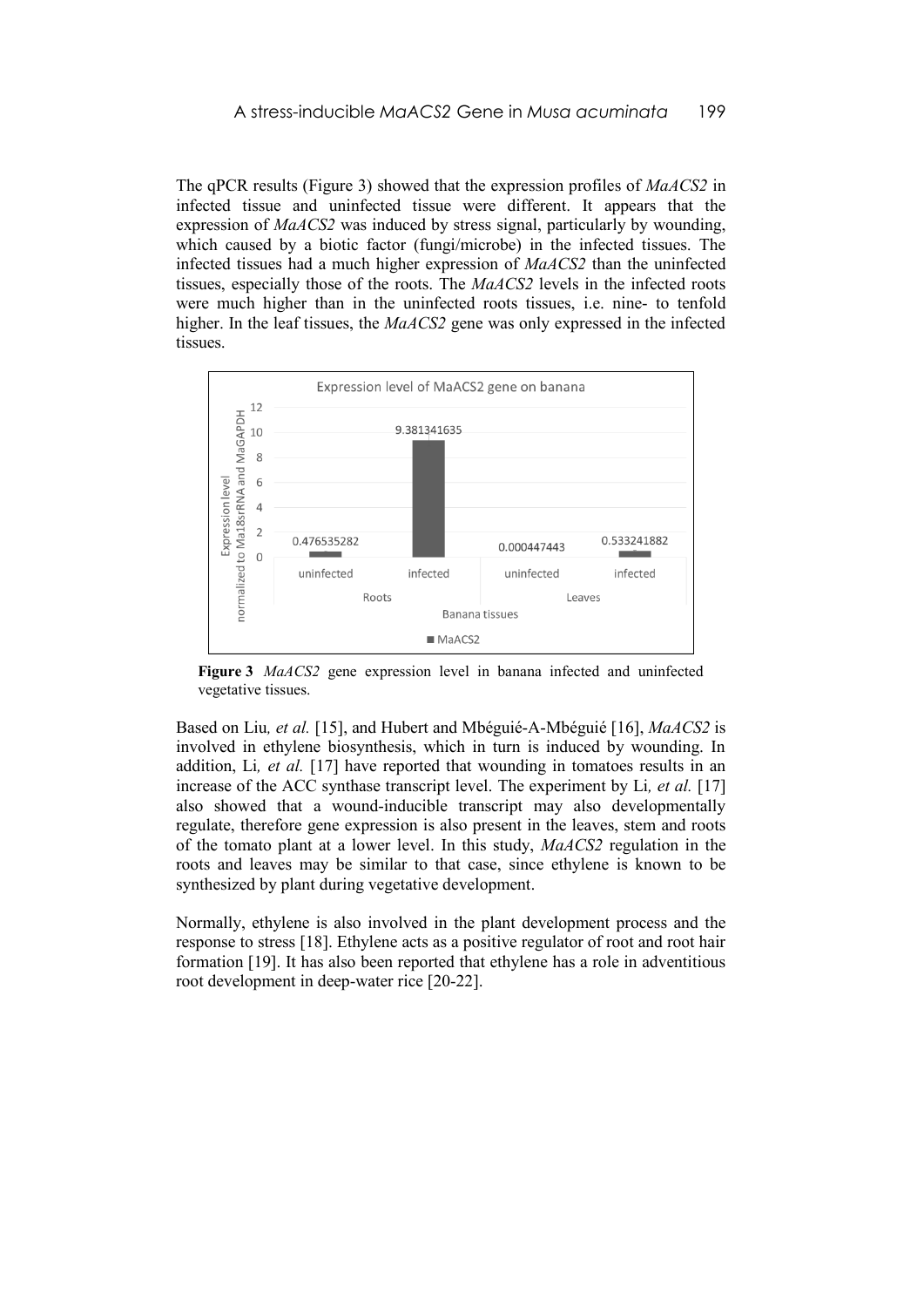It appears that in the infected banana culture, the activation of the *MaACS2* gene in response to biotic stress factors may enhance the synthesis of ACC, an ethylene precursor. Then the ACC, together with auxin, may cause inhibition of root elongation while initiating the formation of adventitious roots. It has been reported that auxin and ACC inhibit root elongation [23-25]. Another report has shown that adventitious root formation was induced by ethylene but not by auxin, giberrelin, and cytokinin [20]. It is also expected that if the expression of the *MaACS2* gene would synthesize more ACC, then the ACC would be converted to ethylene. Both ACC and ethylene then may have roles in the formation of adventitious roots.

Different from its expression in the roots, *MaACS2* was only expressed in the infected leaves and not in the uninfected ones. Some senescent leaves were observed in the infected cultures. It has been reviewed by Dolan [26] that in tomato plants, the ACC is soluble in water and can move through apoplast over a great distance (from roots to shoots). Research done by Bradford and Yang determined that ACC, an ethylene precursor, was produced rapidly in the roots during anaerobic stress conditions due to flooding, because there was an increase of ACC synthase transcription and enzymatic activity in the roots [6]. Then, when oxygen was present in the aerial parts, especially the leaves, the transported ACC was converted into ethylene by ACC oxidase, causing epinasty. Hogan*, et al.* [27] confirmed in their study that in hydroponicallygrown strawberry plants, ethylene production in the strawberry leaves increased following hypoxia in the roots. In this study, it could be explained why the infected tissues expressed a higher level of *MaACS2* in the roots and also in the leaves than in the uninfected tissues, namely because the infected roots may synthesize a high amount of ACC and then transport it to the leaf parts, which then may induce ethylene production and cause leaf senescence.

### **4 Conclusion**

The results described in this study showed that *MaACS2* gene was actively transcribed on the pathogen-infected roots and leaves tissue. Apparently, *MaACS2* gene also could be detected on the non-infected tissues, however the level were significantly different with the infected ones. Taiz and Zeiger [19] stated that the "elimination of ethylene responsiveness will prevent the development of disease symptoms, even though the growth of the pathogen appears to be unaffected". However, ethylene also required in a combination with jasmonic acid to activates several plant defensive genes. Therefore, regulating the rate of ethylene biosynthesis regarding pathogen attack is important to achieve plant pathogenic resistant. This study has shown that *MaACS2* is a good candidate gene to be regulated for that purpose. Further studies can be conducted to develop a transgenic plant which has ability to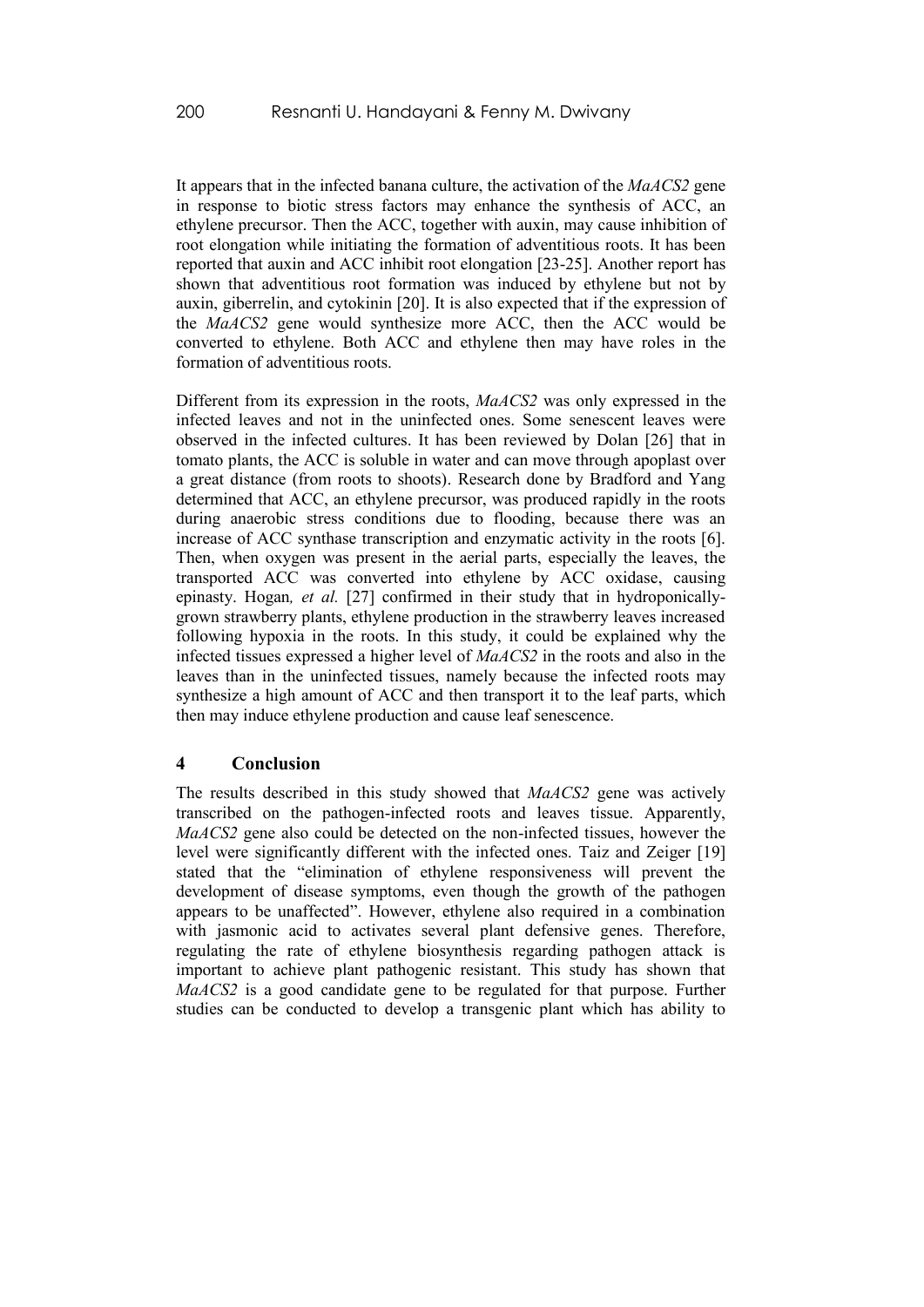adapt on environmental stress conditions, such as flooding, drought, mechanical stress, pathogen attack, etc. For example, the *MaACS2* gene promoter can be used as an alternative inducible promoter for development of new transgenic plants. Further analysis on *MaACS2* gene and promoter are needed to obtain full information about this gene, especially its regulations and specificity. Then in the future, it can be provided as a new effective tool for the development of transgenic plants, especially for the improvement of new plants which resistant to pathogen attacks and other environmental stresses.

#### **Acknowledgements**

This research was funded by PT. Indofood Sukses Makmur, Tbk through the *Indofood Riset Nugraha* 2008 program.

#### **References**

- [1] Kende, H., *Ethylene Biosynthesis*, Annual Review Plant Physiology & Plant Molecular Biology, **44**, pp. 283-307, 1993.
- [2] Yamagami, T., Tsuchisaka, A., Yamada, K., Haddon, W.F., Harden, L.A. & Theologis, A., *Biochemical Diversity among the 1- Aminocyclopropane-1-Carboxylate Synthase Isozymes Encoded by the Arabidopsis Gene Family*, Journal of Biological Chemistry, **278**, pp. 49102-49112, 2003.
- [3] Karmawan, L.U., Suhandono, S. & Dwivany, F.M., *Isolation of* MA-ACS *Gene Family and Expression Study of* MA-ACS1 *Gene in* Musa acuminate *Cultivar Pisang Ambon Lumut*, HAYATI Journal of Biosciences, **3**, pp. 35-39, 2009.
- [4] Huang, F.C., Yi, Y.D.& Huang, P.L., *Genomic Organization of a Diverse ACC Synthase Gene Family in Banana and Expression Characteristics of the Gene Member Involved in Ripening of Banana Fruits*, Journal of Agricultural and Food Chemistry, **54**, pp. 3859-3868, 2006.
- [5] Hall, M.A. & Smith, A.R., *Ethylene and the Responses of Plants to Stress,* Bulgarian Journal of Plant Physiology, **21**(2-3), pp. 71-79, 1995.
- [6] Bradford, K.J. & Yang, S.F., *Stress-Induced Ethylene Production in the Ethylene-Requiring Tomato Mutant Diageotropica*, Plant Physiology, **65**, pp. 327-330, 1980.
- [7] Olson, D.C., Oetiker, J.H. & Yang, S.F., *Analysis of LE-ACS3, A 1- Aminocyclopropane-1-Carboxylic Acid Synthase Gene Expressed during Flooding in the Roots of Tomato Plants*, Journal of Biological Chemistry, **270**(23), pp. 14046-14061, 1995.
- [8] Wang, X., Zhang, Y., Zhang, J., Cheng, C. & Guo, X., *Molecular Characterization of a Transient Expression Gene Encoding for 1- Aminocyclopropane-1-carboxylate Synthase in Cotton*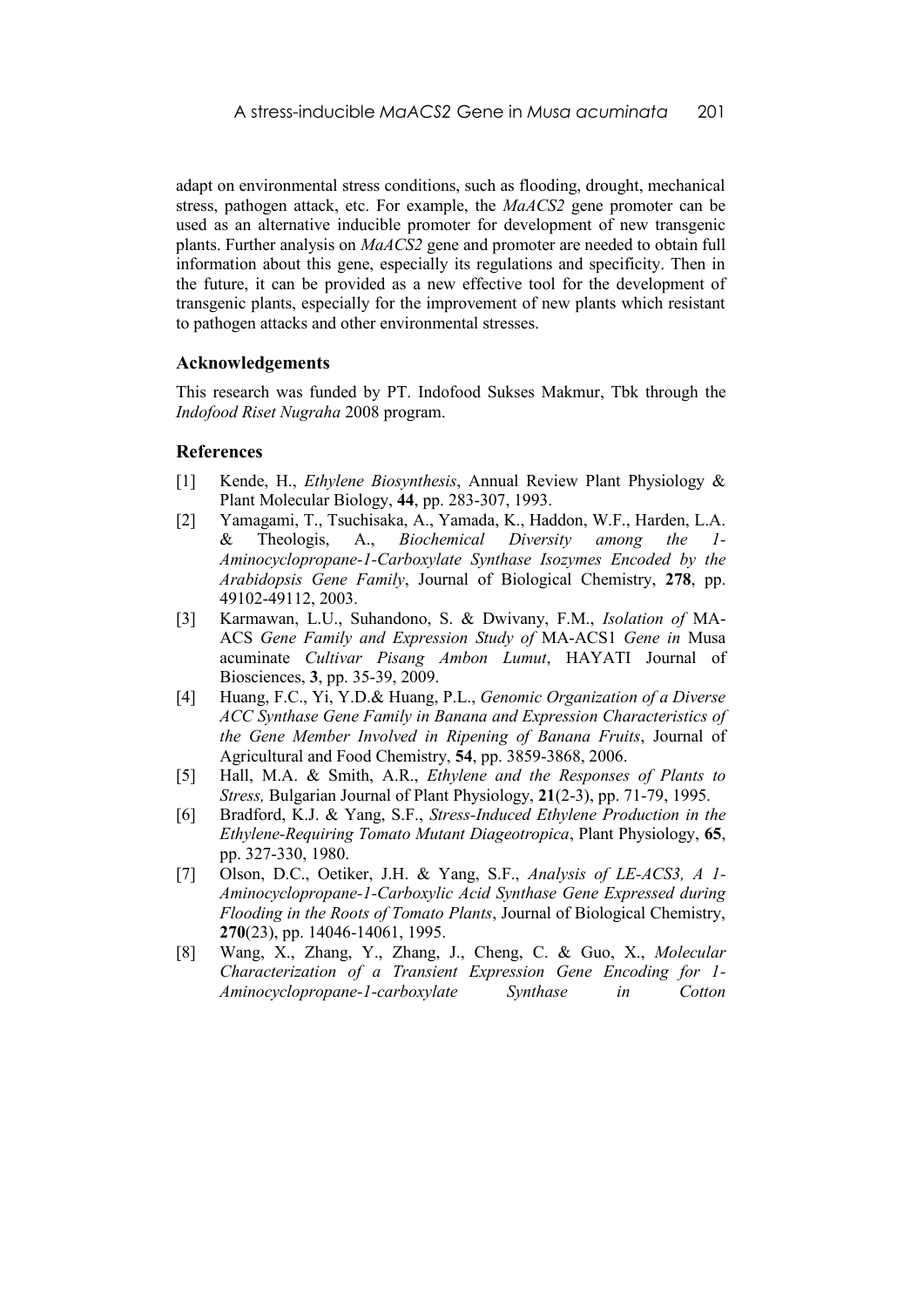(Gossypiumhirsutum *L.*), Journal of Biochemistry and Molecular Biology, **40**(5), pp. 791-800, 2007.

- [9] Ecker, J.R. & Davis, R.W., *Plant Defense Gene are Regulated by Ethylene*, Proceeding of National Academy of Science, **84**, pp. 5202- 5206, 1987.
- [10] Hyodo, H., Yoshioka, S., Imai, Y., Nakane, H. & Nishikawa, F., *Ethylene Biosynthesis in Sweet-Potato Root Tissue Induced by Infection with Black Rot Fungus* (Ceratocystisfimbriata), Botany Bulletin Academy Sin, **44**, pp. 179-186, 2003.
- [11] Liu, J., Goh, C., Loh, C., Liu, P. & Pua, E., *A Method for Isolation of Total RNA from Fruit Tissues of Banana*, Plant Molecular Biology Reporter, **16**, pp. 1-6, 1998.
- [12] Kuroha, T. & Satoh, S. *Involvement of Cytokininsin Adventitious and Lateral Root Formation*, Plant Root, **1**, pp. 27-33, 2007.
- [13] Livak, K.J. & Schmittgen, T.D., *Analysis of Relative Gene Expression Data using Real-Time Quantitative PCR and the 2-∆∆CT Method*, Methods, **25**, pp. 402-208, 2001.
- [14] Vandesompele, J., Preter, K. D., Pattyn, F., Poppe, B., Van Roy, N., Paepe A.D. & Speleman, F., *Accurate Normalization of Real-Time Quantitative RT-PCR Data by Geometric Averaging of Multiple Internal Control Genes*, Genome Biology**, 3**(7), 2002.
- [15] Liu, X., Shiomi, S., Nakatsuka, A., Kubo, Y., Nakamura, R. &Inaba, A., *Characterization of Ethylene Biosynthesis Associated with Ripeningin Banana Fruit*, Plant Physiology, **121**, pp. 1257-1265, 1999.
- [16] Hubert, O. & Mbéguié-A-Mbéguié, D., *Expression Patterns of Ethylene Biosynthesis Genes from Bananas During Fruit Ripening and in Relationship with Finger Drop*, AoB Plants, **2012,** pls041, 2012. (doi: 10.1093/aobpla/pls041)
- [17] Li, N., Parsons, B.L., Liu, D. & Mattoo, A.K., *Accumulation of Wound-Inducible ACC Synthase Transcript in Tomato Fruit is Inhibited by Salicylic Acid and Polyamines*, Plant Molecular Biology, **18**, pp. 477- 487, 1992.
- [18] Deikman, J., *Molecular Mechanisms of Ethylene Regulation of Gene Transcription*, Plant Physiology, **100**, pp. 561-566, 1997.
- [19] Taiz, L. & Zeiger, E., *Plant Physiology*, 3rd ed., Sunderland, Massachusetts: Sinauer Associates, Inc., 2002.
- [20] Lorbiecke, R. & Sauter, M., *Adventitious Root Growth and Cell-Cycle Induction in Deepwater Rice*, Plant Physiology, **119**, pp. 21-29, 1999.
- [21] Steffens, B., Wang, J. & Sauter, M., *Interactions between Ethylene, Gibberellin and Abscisic Acid Regulate Emergence and Growth Rate of Adventitious Roots in Deepwater Rice*, Planta, **22**, pp. 604-612, 2006.
- [22] Visser, E., Cohen, J.D., Barendse, G., Blom, C. & Voesenek, L., *An Ethylene-Mediated Increase in Sensitivity to Auxin Induces Adventitious*